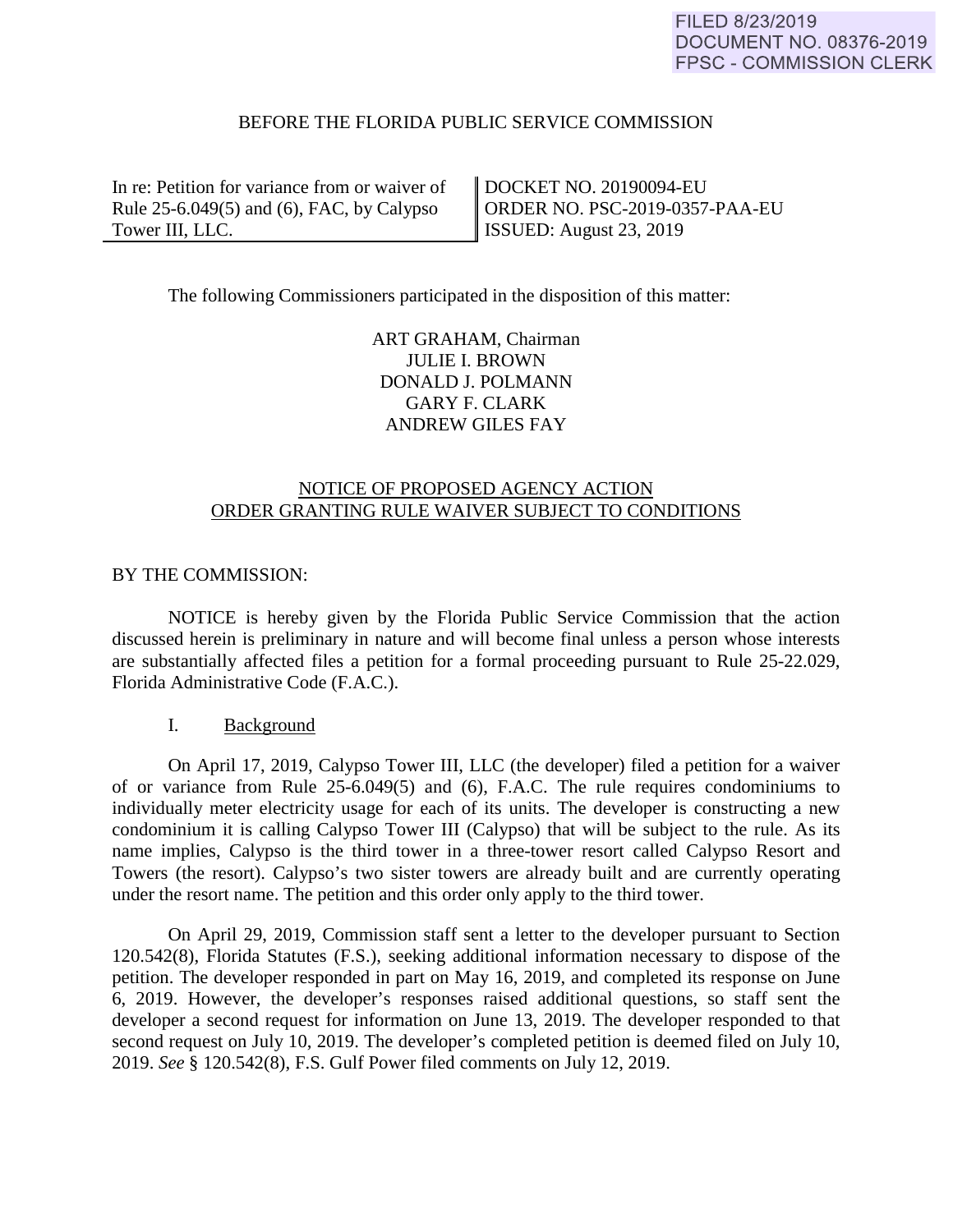Notice of the developer's petition was published in the April 24, 2019 edition of the Florida Administrative Register, Vol. 45, No. 80, as required by Section 120.542(6), F.S. In accordance with Section 120.542(8), F.S., the petition is deemed approved if the Commission does not approve or deny it by October 8, 2019, which is 90 days after the developer filed its final response to staff's data requests. We have jurisdiction under Sections 120.542, 366.04, and 366.05, F.S.

## II. Legal Standard for Rule Waivers

 Section 120.542(2), F.S., lays out a two-prong test for granting waivers to administrative rules. If the petitioner satisfies both prongs, we must grant the waiver. First, the petitioner must show that "application of [the] rule would create a substantial hardship or would violate principles of fairness." A "substantial hardship" is a "demonstrated economic, technological, legal, or other type of hardship." Principles of fairness are violated when "the literal application of a rule affects a particular person in a manner significantly different from the way it affects other similarly situated persons who are subject to the rule." Second, the petitioner must demonstrate that it will achieve the purpose of the underlying statutes by other means.

The individual metering requirement in Rule 25-6.049(5), F.A.C., is based on our authority to prescribe rate classifications and service rules for investor-owned electric utilities included in Sections 366.05(1) and 366.06(1), F.S., and it implements the conservation policies in Sections 366.81 and 366.82, F.S., also known as the Florida Energy Efficiency and Conservation Act, or FEECA.

We are permitted under Section 120.542(1), F.S., to grant conditional waivers so long as the conditions are necessary to ensure the purposes of the underlying statutes are achieved.

### III. The Developer's Petition

According to the developer's petition and the declaration of condominium it provided in response to staff's data requests, Calypso is the third and final tower in the Calypso Resort and Towers development. Calypso is currently under construction and will include 250 residential units and 13 commercial units. It is located on the north side of Front Beach Road, across the street from its two sister towers, which are currently operating under the resort name. The developer states that when Calypso becomes a part of the resort, it will be managed by the same company managing the resort. According to the developer, the resort management and staff will conserve energy by ensuring that all electrical components are turned off when guests are not present. The developer further states that the building will use motion sensing technology to turn certain fixtures and appliances off automatically, and the resort staff will also maintain that equipment to ensure it is functioning properly.

The developer states that ownership of Calypso's 250 dwelling units will be structured as a condominium under Chapter 718 of the Florida Statutes, but the developer envisions Calypso will operate "as a resort or similar to a hotel/resort in most cases with short term rentals for beach vacations." The developer predicts that "all or substantially all of the units will be used for transient rentals." The developer initially claimed it would apply for a public lodging license, but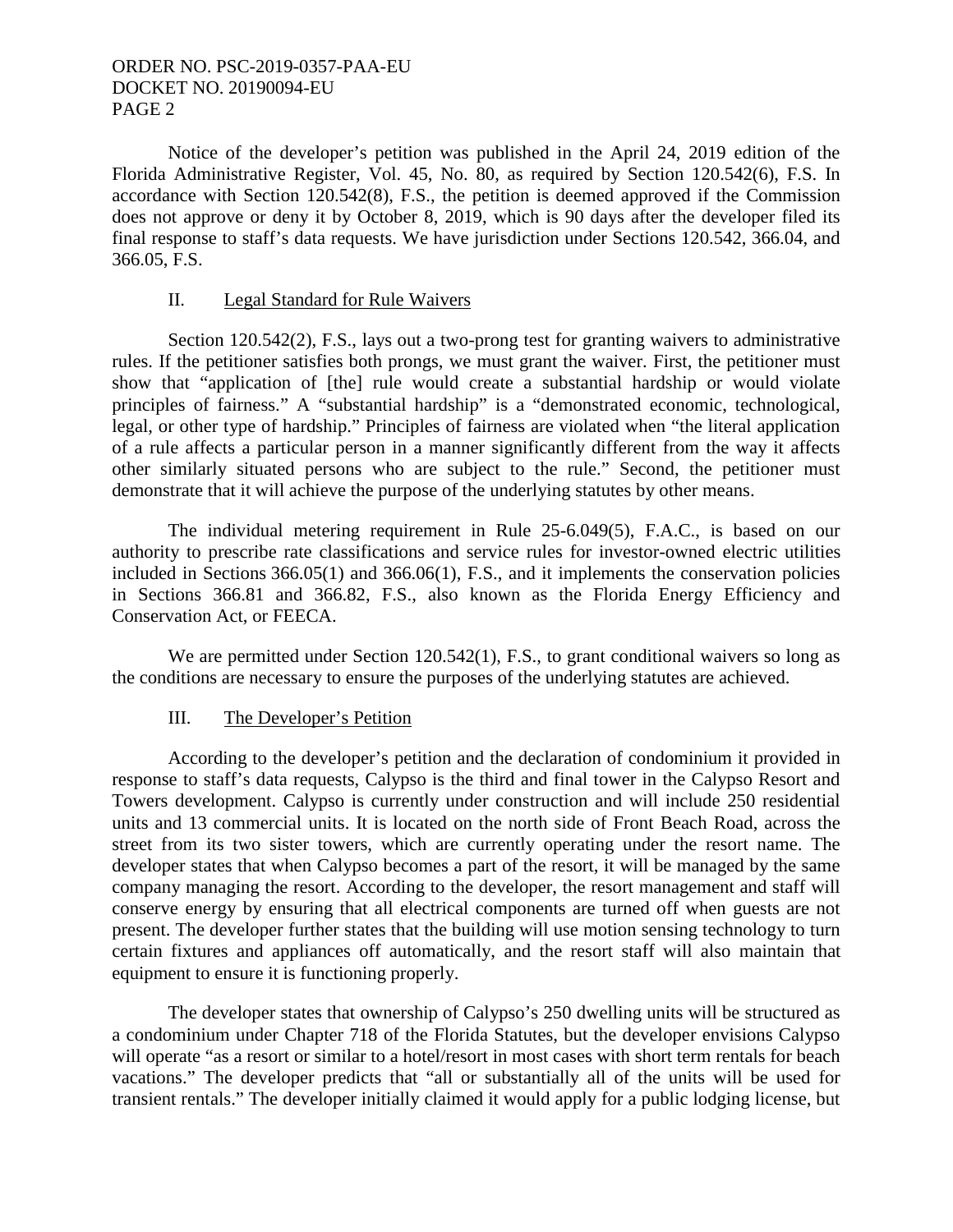it expressly retracted that commitment in its response to staff's first data request. Staff questioned the developer as to the reason for the retraction and asked whether the developer intended for Calypso to share the resort's public lodging license, which at the time was active but delinquent. In its responses, the developer expressed no intent for Calypso to obtain a public lodging license, and the resort's license has since expired.

The developer also asserts the existence of several facts that support its position that Calypso is similarly situated to other resort hotels and that all or substantially all of Calypso's units will be used for transient rentals. The developer submitted its Panama City Beach building permits for Calypso, which showed that it paid a recreational impact fee for "[l]odging hotel, resort, resort condo." Though Calypso is still under construction, the developer claims it is planning to use "nationally known reservation software" along with a rental pool agreement to help keep guest rooms filled and the resort operating in an orderly fashion. To aid in keeping the guest rooms filled, the developer also plans to advertise with travel agents and at trade conferences. The developer plans to have a hospitality area for guests to check in and out. The developer has also designed all rooms to be ADA compliant. Staff has further discovered that the online advertising for Calypso's resort units includes an estimate of the number of seasonal rentals each floorplan could expect and an estimate of the revenue from those rentals.<sup>1</sup>

Finally, the developer claims that by accepting electricity through a master meter, Calypso will pay Gulf Power's rates for Large Power Service (LP) rather than Residential Service (RS). It also supplied staff with Gulf Power's estimate that each individual unit would demand an average of 5 kW.

The developer argues that it is entitled to a waiver because application of the rule violates principles of fairness and creates a substantial hardship. The developer intends for Calypso to operate as a resort hotel and will directly compete with other resort hotels. The developer claims that if it is not permitted to receive electricity through a master meter and pay the lower commercial rate, it will be forced to incur electricity expenses far above those incurred by the resort hotels it will compete with. The crux of the developer's argument is that this cost difference puts it at a significant competitive disadvantage. This demonstrated economic hardship, according to the developer, amounts to a substantial hardship under Section 120.542(2), F.S. Similarly, the developer argues that application of the rule violates principles of fairness because Calypso will be similar to resort hotels but will be treated differently.

The developer further avers that it will comply with Rule 25-6.049(9)(a), F.A.C., in utilizing a reasonable apportionment method to allocate electricity costs amongst the individual unit owners based on the square footage of their individual units.

#### IV. Gulf Power's Comments

 $\overline{a}$ 

Gulf Power expressed two main concerns with the developer's petition, but it stopped short of objecting to the petition.

<sup>1</sup> Rental Projections, Calypso Tower III, http://www.calypsotoweriii.com/wp-content/uploads/2018/08/rental projection\_all.pdf (Last accessed July 16, 2019).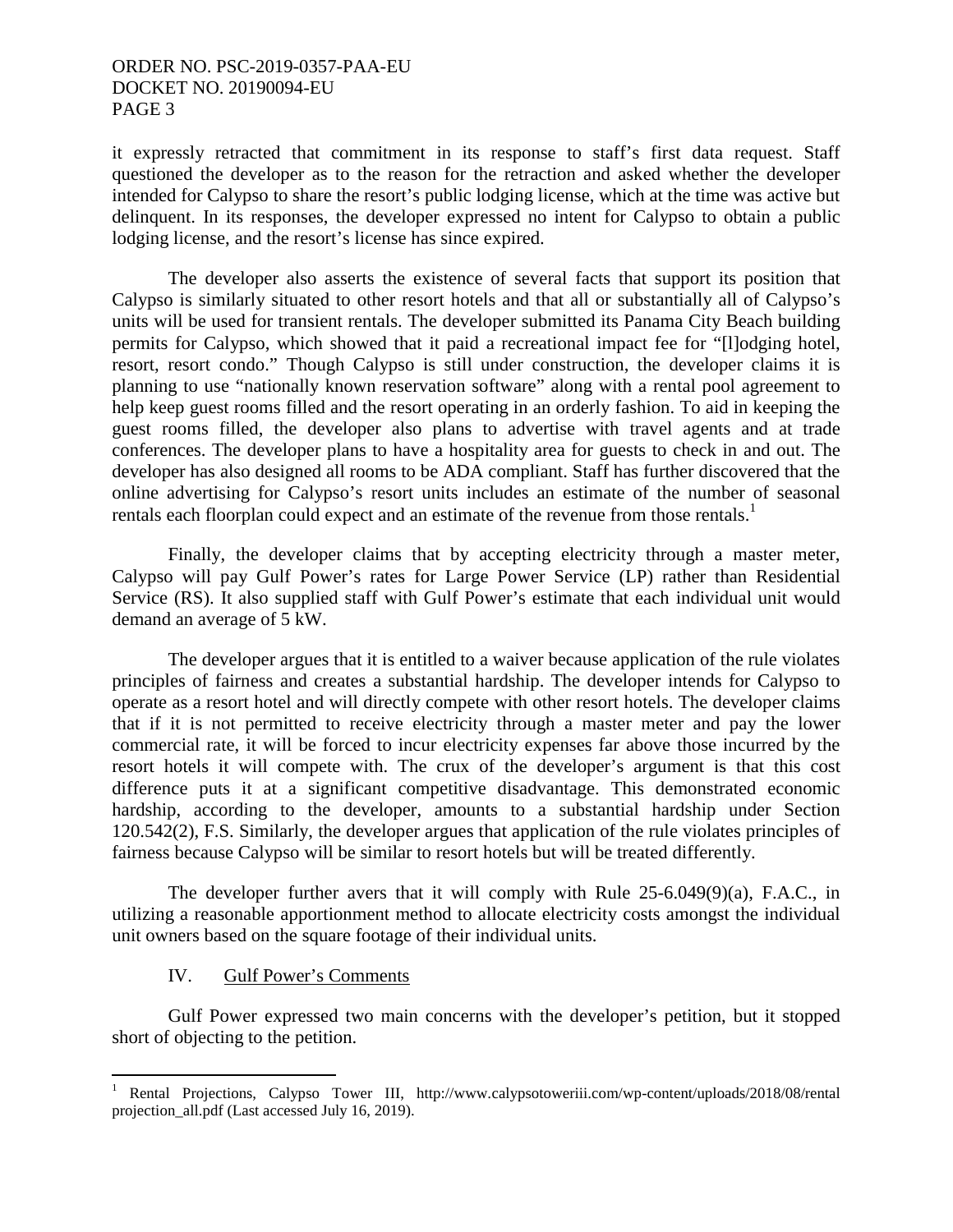Gulf Power's first concern is that there is no way for anyone to know if Calypso's units will in fact be used for overnight occupancy because the declaration of condominium does not require any unit owner to rent its unit on a short-term basis. Gulf Power noted that the Commission has granted only a few waivers for condominiums without language in the declaration of condominium requiring a certain percentage of the units to be used for overnight occupancy, and in those cases there were other "forms of assurance that the condominium would, as a matter of fact, be operated as a transient lodging facility."<sup>2</sup>

Second, Gulf Power expressed concern about the developer's intent to not seek a public lodging license from the Department of Business and Professional Regulation. It noted that such a license submits the licensee to safety regulations typical for transient lodging facilities, and the Commission has never granted a petition for a waiver from the individual metering requirement where the condominium did not intend to apply for and maintain a public lodging license.

# V. Analysis and Conclusion

In sum, we find that the developer has established the statutory requirements for a waiver of Rule 25-6.049(5) and (6), F.A.C. However, due to the unique circumstances of this case, we order Calypso to satisfy four conditions, which we will discuss below, in order for the waiver to remain in effect.

# A. *Literal Application of the Rule Would Violate Principles of Fairness and Create a Substantial Hardship for Calypso.*

The developer's argument that application of the rule will violate principles of fairness rests on the premise that, when construction is complete, Calypso will function as a hotel and should be entitled to an exemption to the individual metering requirement just as hotels are. We find it highly probable that Calypso's resort units will be used for transient rental purposes for all the reasons stated in the developer's petition and responses to staff's data requests. In sum, Calypso will become part of a larger resort that is already functioning as a hotel. The developer's website advertises Calypso's individual units as rental investments, and the developer intends to advertise Calypso as a resort with travel agents and trade shows. The developer stated that Calypso's guests will be served by the resort staff. The developer has also shown that it paid impact fees for a resort when obtaining its building permits, and it stated that Calypso is being constructed to meet the ADA requirements for a resort. Thus, Calypso will be similarly situated to other hotels and resorts in the area, and application of the individual metering requirement would violate principles of fairness.

By extension, the developer has also established that application of the rule will cause it substantial hardship. We estimate that the unit owners of Calypso will save, collectively, approximately \$38,000 a year in electricity costs by being able to take advantage of Gulf Power's LP rates. Cost savings alone do not amount to a demonstrated economic hardship, but when coupled with the fact that the resort will directly compete with neighboring hotels, which

 2 Document No. 05500-2019 at 2 n.3.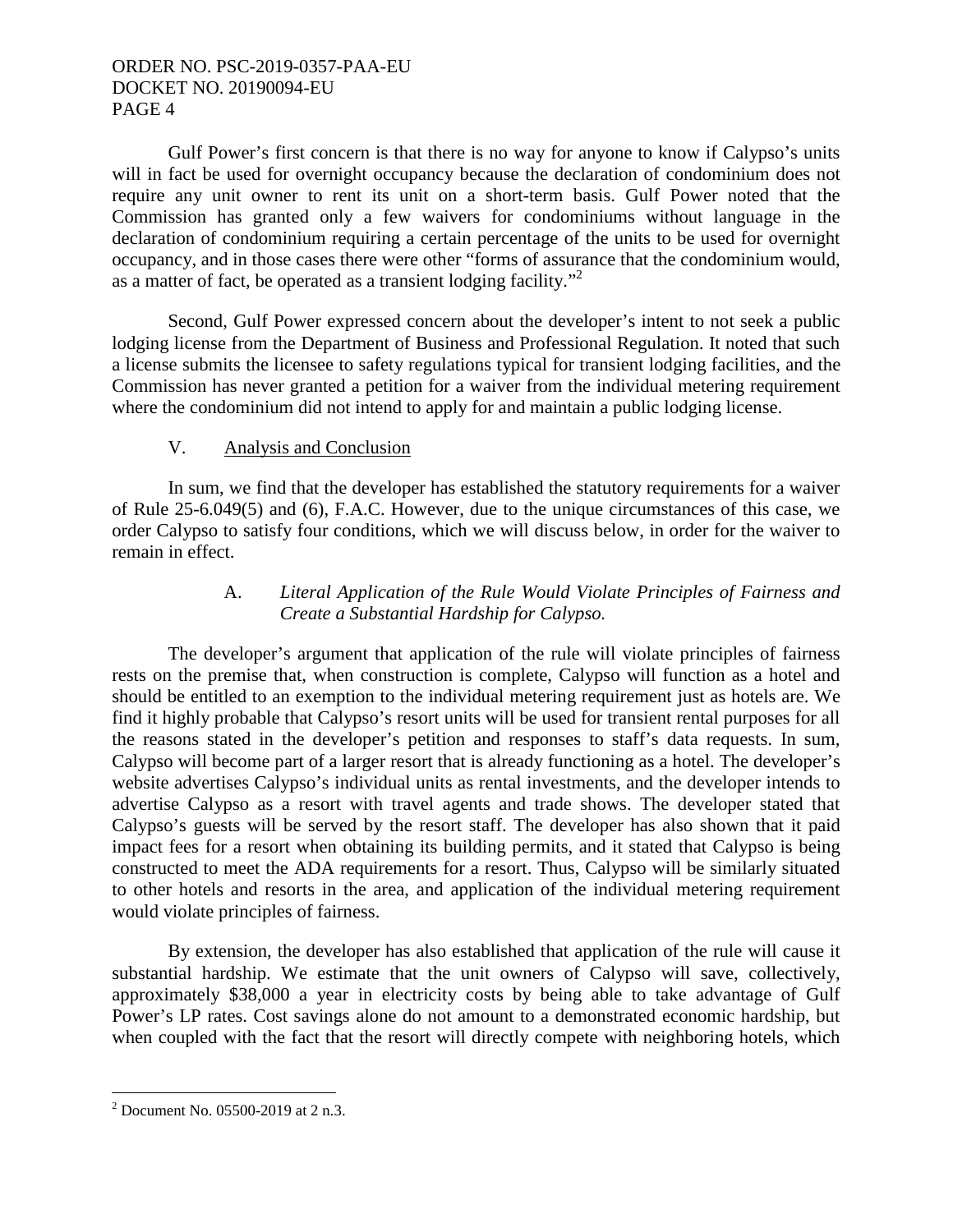$\overline{a}$ 

are allowed to take advantage of the cost savings realized through master metering, the developer has demonstrated an economic hardship.

### B. *Calypso will Achieve the Purposes of the Underlying Statutes by Other Means.*

The purpose of FEECA is to promote energy conservation in Florida. The individual metering requirement of Rule 25-6.049(5), F.A.C., is designed to achieve that purpose by directly linking the amount customers pay for electricity to the amount of electricity the customer uses. This incentivizes customers to conserve electricity in order to minimize their electricity bills. However, the individual metering requirement no longer achieves FEECA's purpose when a customer loses control over how much electricity is consumed within the unit. A customer that owns a condominium unit and rents the unit to others on a short-term basis for a flat per-night or per-week fee cannot control how much electricity is used in the unit. Thus, where the vast majority of a condominium's residential units are rented out on a short-term basis for a flat fee, the individual metering requirement does not incentivize conservation.

Condominiums that function in this manner usually have a management team and staff that serve the renters, maintain the individual units, and maintain the common areas. The management and staff are also in the best place to conserve electricity.<sup>3</sup> They can set air conditioners at appropriate levels and make sure lights and appliances are turned off when units are unoccupied. They can also maintain windows, doors, and appliances to ensure energy efficiency. The developer has stated that the resort management and staff will ensure the efficient day-to-day operations of the entire resort, including taking steps to ensure electricity is conserved where it can be. Thus, the developer has demonstrated that it will achieve the purpose of the underlying statute by other means.

### C. *Conditions for the Waiver's Continued Efficacy.*

Assuming all or substantially all of Calypso's residential units are used solely for overnight occupancy as the developer envisions, the developer has demonstrated that the purpose of the underlying statutes will be achieved by other means and that application of the rule would both create a substantial hardship and violate principles of fairness. Therefore, we are required to grant the petitioner a waiver to Rule 25-6.049(5) and (6), F.A.C. However, because whether Calypso's residential units are used solely for overnight occupancy is dependent solely on the independent decisions of future, unknown owners of those units, the waiver is subject to the following four conditions.

One, within one year of the closing of sale of its first residential unit, Calypso must be a licensed public lodging establishment under Sections 509.241 and 509.242, F.S. The Commission has made the maintenance of a public lodging license a condition of every one of

<sup>3</sup> *E.g.*, Order No. PSC-2018-0351-PAA-EU, issued July 18, 2018, in Docket No. 20180113-EU, *In re: Petition for variance from or waiver of individual metering requirements of Rule 25-6.046(5) and (6), F.A.C., by 4000 South Ocean Property Owner, LLLP.*; Order No. PSC-15-0565-PAA-EU, issued Dec. 15, 2015, in Docket No. 20150222- EU, *In re: Petition for variance from or waiver of Rule 25-6.049(5) and (6), F.A.C., by 4111 South Ocean Drive, LLC.*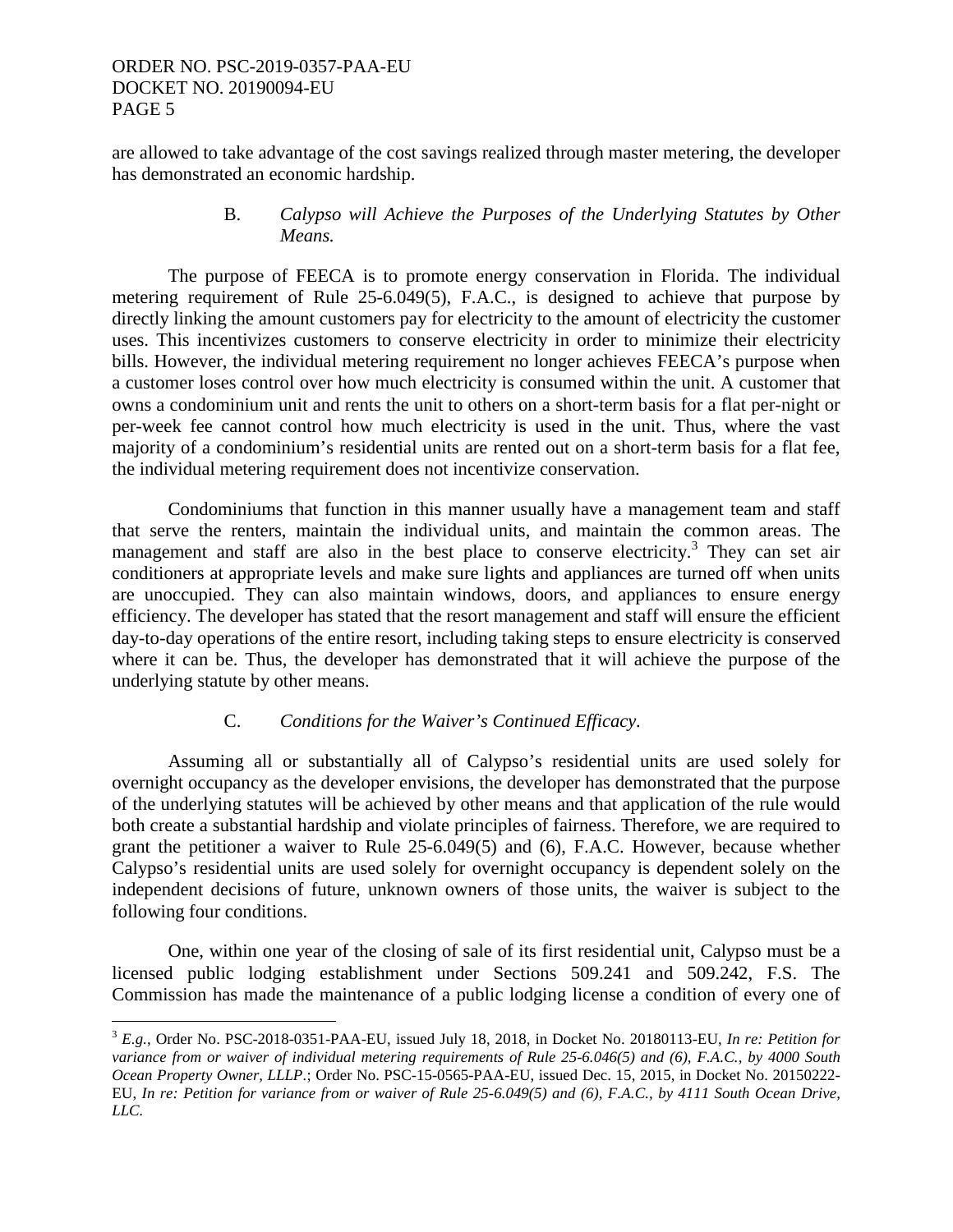<u>.</u>

the waivers it has previously granted.<sup>4</sup> Section 509.013(4)(a), F.S., defines a public lodging establishment as any unit or group of units advertised or held out to the public as a place regularly rented to guests. And such establishments are required to be licensed under Section 509.241(1), F.S. In short, if the developer asserts that Calypso will function like a hotel, it should be licensed like a hotel.

Two, 92 percent of the residential units sold must be used solely for overnight occupancy as that term is defined in Rule 25-6.049(8)(b), F.A.C. We have consistently conditioned similar waivers on "all or substantially all" of the condominium's units being used on a "transient basis." But whereas the term "transient basis" is neither used nor defined in Rule 25-6.049, F.A.C., "overnight occupancy" is both used and defined within the rule. Therefore, using the latter of those two terms leads to greater clarity. Additionally, the term "all or substantially all" does not provide a measurable standard in this particular case. Calypso currently has no residential unit owners, and the declaration of condominium does not require any future owner to use its unit solely for overnight occupancy. Therefore, there is no evidence to establish what percentage would constitute "substantially all." An analysis of our past waivers shows that those condominiums receiving waivers from the individual metering rule have demonstrated that, on average, approximately 92.5 percent of their individual units were either currently being used on a transient basis or would be used on a transient basis. Therefore, 92 percent should be achievable.<sup>5</sup>

Three, Calypso must allocate the cost of electricity to the individual owners using a reasonable apportionment method. This is a requirement of Rule 25-6.049(9)(a), F.A.C., and has been incorporated into previous waivers.<sup>6</sup>

Four, Calypso must file a report with the Commission 12 months after the date of closing of the sale of the first residential unit. The report must include the number of units sold and, of those, the number of units that are solely used for overnight occupancy as defined in Rule 25- 6.049(8)(b), F.A.C. The report must also include a copy of Calypso's public lodging license. This condition is necessary because Calypso is still under construction, and in the future no residential unit owner will be required to use its unit for overnight occupancy. Thus, there is some uncertainty as to whether Calypso will in fact function like a hotel once it is occupied. We have made this same requirement in two similar waiver cases.<sup>7</sup>

<sup>4</sup> *E.g.*, Order No. PSC-98-1193-FOF-EU, issued Sept. 8, 1998, in Docket No. 19980667-EU, *Petition by Holiday Villas II Condominium Association, Inc., for variance from or waiver of Rule 25-6.049(5)(a), F.A.C., Regarding Electric Metering.* 

<sup>5</sup> As discussed above, the first criterion for an exemption from the individual metering requirement for condominiums is that the declaration of condominium requires 95 percent of the condominium's individual units be used solely for overnight occupancy. Rule 25-6.049(5)(g)1., F.A.C.

<sup>6</sup> *E.g.*, Order No. PSC-11-0253-PAA-EU, issued June 13, 2011, in Docket No. 20110063-EU, *In re: Petition for variance from or waiver of individual metering requirements of Rule 25-6.049(5)(a), F.A.C., by Destin Gulfgate Owners Association, Inc.* 

<sup>7</sup> Order No. PSC-05-1261-PAA-EU, issued Dec. 27, 2005, in Docket No. 20050601-EU, *In re: Petition for variance or waiver from individual metering requirements of Rule 25-6.049(5)(1), F.A.C., by Fontainebleau Florida Tower 3, LLC d/b/a Fontainebleau III Ocean Club*; Order No. PSC-03-0195-PAA-EU, issued Feb. 10, 2003, in Docket No.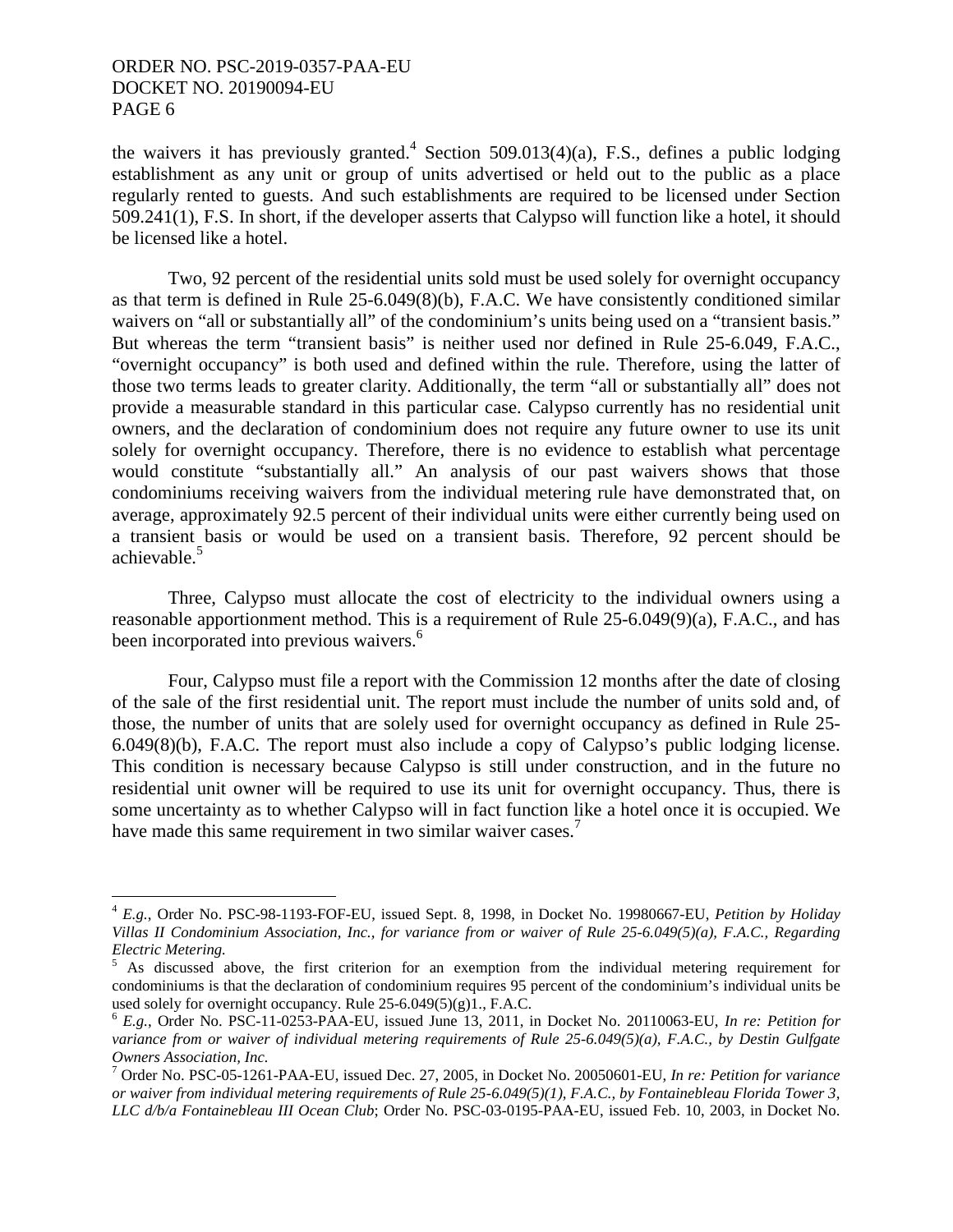Calypso is hereby put on notice that should Calypso ever fail to comply with these conditions or file the report, the rule waiver will cease to be effective and Calypso will be responsible for all costs associated with the conversion to individual metering.

Based on the foregoing, it is

 ORDERED by the Florida Public Service Commission that Calypso Tower III, LLC's Petition for Variance or Waiver From Rule 25-6.049(5) & (6), F.A.C., is granted, subject to the four conditions set forth in the body of this Order. It is further

 ORDERED that Calypso must file a report with the Commission 12 months after the date of closing of the sale of the first residential unit that includes (1) the number of units sold and, of those, the number of units that are solely used for overnight occupancy as defined in Rule 25- 6.049(8)(b), F.A.C., and (2) a copy of Calypso's public lodging license. It is further

 ORDERED that Calypso is hereby put on notice that should Calypso ever fail to comply with these conditions or file the report, the rule waiver will cease to be effective and Calypso will be responsible for all costs associated with the conversion to individual metering.

 ORDERED that the provisions of this order issued as a proposed agency action, will become final and effective upon issuance of a Consummating Order unless an appropriate petition in the form provided by Rule 25-106.201, F.A.C., is received by the Commission Clerk, 2540 Shumard Oak Boulevard, Tallahassee, Florida 32399-0850, by the close of business on the date set forth in the "Notice of Further Proceedings," which appears below. It is further

 ORDERED that in the event this Order becomes final, this docket will remain open until Calypso files the report described above. If Commission staff determines all the conditions in this Order have been met, staff will have the administrative authority to close this docket.